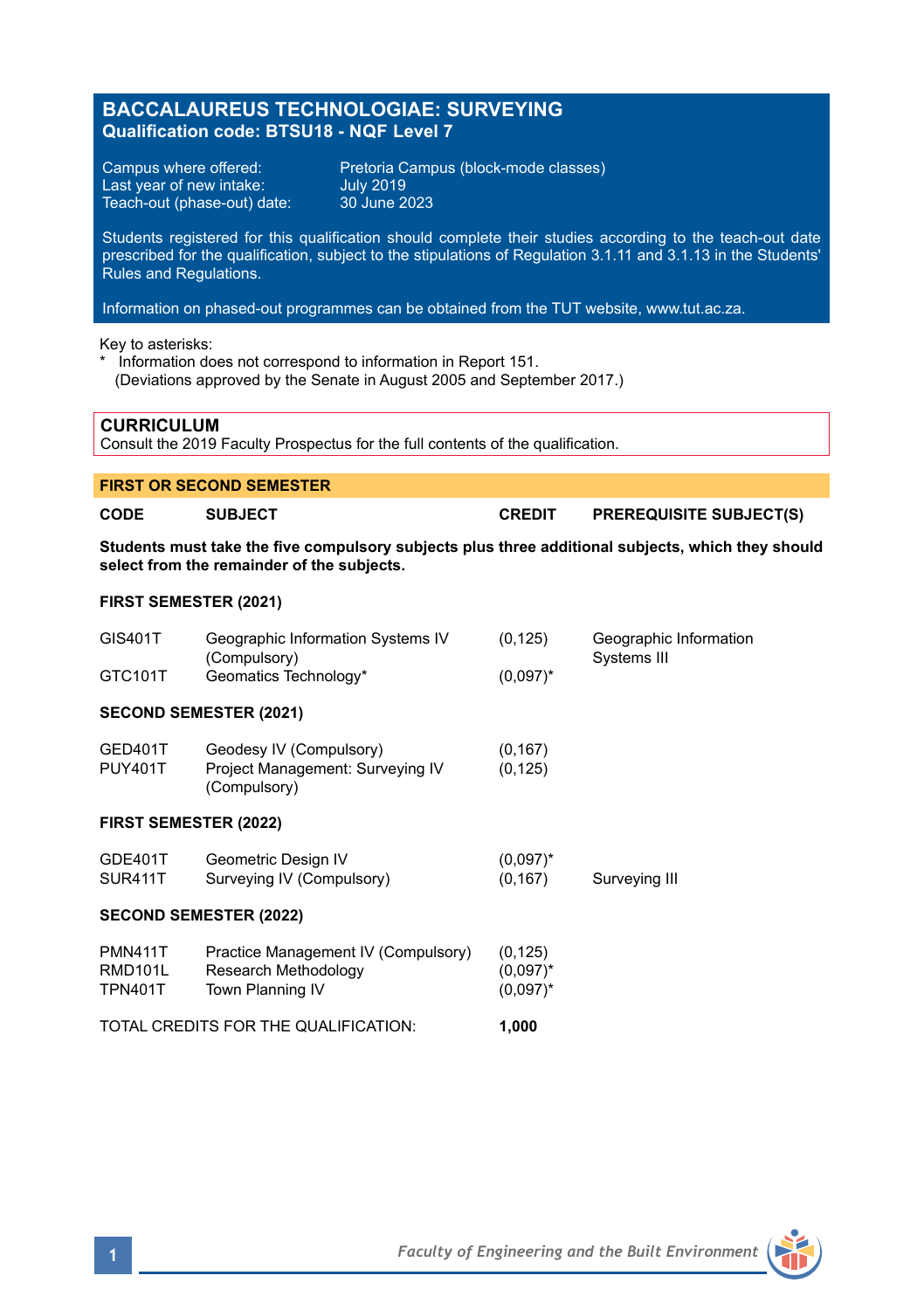# **SUBJECT INFORMATION (OVERVIEW OF SYLLABUS)**

The syllabus content is subject to change to accommodate industry changes. Please note that a more detailed syllabus is available at the Department or in the study guide that is applicable to a particular subject. At time of publication, the syllabus content was defined as follows:

### **G**

#### *(Subject custodian: Department of Geomatics)*

Introduction to spherical astronomy. Transformation of two-dimensional coordinates. Coordinate systems and rotations in 3D. Terrestrial versus geodetic coordinate systems, geodetic surveying principles. Principles of global navigation satellite systems (GNSS), including global positioning systems (GPS), global navigation satellite systems (GLONASS), Galileo (European Union), Compass/Beidou (China), etc. Gravimetry and gravity field of the Earth. (Total tuition time: ± 200 hours)

#### **GEOGRAPHIC INFORMATION SYSTEMS IV (GIS401T) CONTINUOUS ASSESSMENT** *(Subject custodian: Department of Geomatics)*

Nature of geo-referenced information. Uses, advantages and disadvantages. Data capturing and manipulation techniques. Presentation and management of information. Applications. (Total tuition time: ± 150 hours)

### **GEOMATICS TECHNOLOGY (GTC101T) CONTINUOUS ASSESSMENT**

*(Subject custodian: Department of Geomatics)*

Airborne Solution. Office Technology. Aerial Surveying. Point Cloud. (Total tuition time: ± 40 hours)

### **GEOMETRIC DESIGN IV (GDE401T) 1 X 4-HOUR PAPER (OPEN BOOK)**

# *(Subject custodian: Department of Civil Engineering)*

Principles and practice of road alignment, environmental impact control, design control and criteria, elements of design (geometric, safety), intersection and interchange design, drainage design, earthworks design, design project. (Total tuition time: ± 32 hours)

### **P**

### **PRACTICE MANAGEMENT IV (PMN411T) 1 X 4-HOUR PAPER (OPEN BOOK)**

*(Subject custodian: Department of Management and Entrepreneurship)* The behavioural science approach to organisation. Motives and motivation. Some theories and studies of human behaviour, with specific reference to behaviour. Principles and practice of management. (Total tuition time:  $\pm$  30 hours)

#### **PROJECT MANAGEMENT: SURVEYING IV (PUY401T) CONTINUOUS ASSESSMENT** *(Subject custodian: Department of Geomatics)*

A number of industry-orientated tasks based on a sound investigation, a comprehensive report on the analysis and solution or completion of the task must be submitted. The tender process. (Total tuition time: ± 150 hours)

## **R**

## **RESEARCH METHODOLOGY (RMD101L) CONTINUOUS ASSESSMENT**

### *(Subject custodian: Department of Geomatics)*

Research planning and design. The research report, hypothesis testing, report formats. (Total tuition time:  $± 100$  hours)

## **S**

## **SURVEYING IV (SUR411T) CONTINUOUS ASSESSMENT**

### *(Subject custodian: Department of Geomatics)*

Instrumentation for precise surveying, application of spherical trigonometry to theodolite errors, effects and corrections of theodolite and level errors. Error analysis of EDM measurements, EDM calibration. Observation and calculation methods of precise surveying, detection and monitoring of movements, absolute and relative, application of least squares to analysis and design survey networks. (Total tuition time: ± 200 hours)

# **GEODESY IV (GED401T) CONTINUOUS ASSESSMENT**